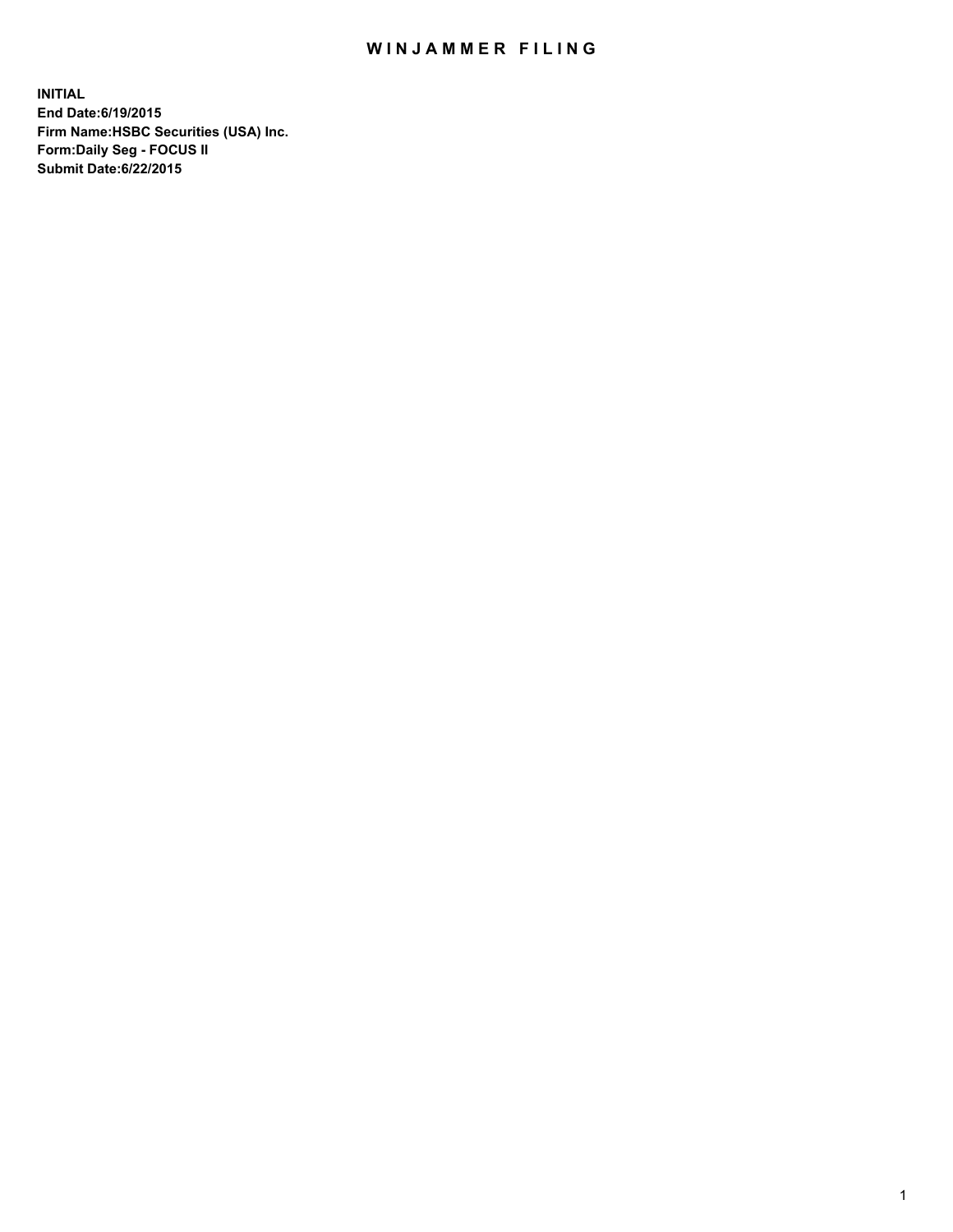## **INITIAL End Date:6/19/2015 Firm Name:HSBC Securities (USA) Inc. Form:Daily Seg - FOCUS II Submit Date:6/22/2015 Daily Segregation - Cover Page**

| Name of Company<br><b>Contact Name</b><br><b>Contact Phone Number</b><br><b>Contact Email Address</b>                                                                                                                                                                                                                         | <b>HSBC Securities (USA) Inc.</b><br>Steven richardson<br>212-525-6445<br>steven.richardson@us.hsbc.com |
|-------------------------------------------------------------------------------------------------------------------------------------------------------------------------------------------------------------------------------------------------------------------------------------------------------------------------------|---------------------------------------------------------------------------------------------------------|
| FCM's Customer Segregated Funds Residual Interest Target (choose one):<br>a. Minimum dollar amount: ; or<br>b. Minimum percentage of customer segregated funds required:%; or<br>c. Dollar amount range between: and; or<br>d. Percentage range of customer segregated funds required between:% and%.                         | 50,000,000<br>00<br>0 <sub>0</sub>                                                                      |
| FCM's Customer Secured Amount Funds Residual Interest Target (choose one):<br>a. Minimum dollar amount: ; or<br>b. Minimum percentage of customer secured funds required:%; or<br>c. Dollar amount range between: and; or<br>d. Percentage range of customer secured funds required between:% and%.                           | 10,000,000<br>0 <sub>0</sub><br>00                                                                      |
| FCM's Cleared Swaps Customer Collateral Residual Interest Target (choose one):<br>a. Minimum dollar amount: ; or<br>b. Minimum percentage of cleared swaps customer collateral required:%; or<br>c. Dollar amount range between: and; or<br>d. Percentage range of cleared swaps customer collateral required between:% and%. | 70,000,000<br><u>00</u><br><u>00</u>                                                                    |

Attach supporting documents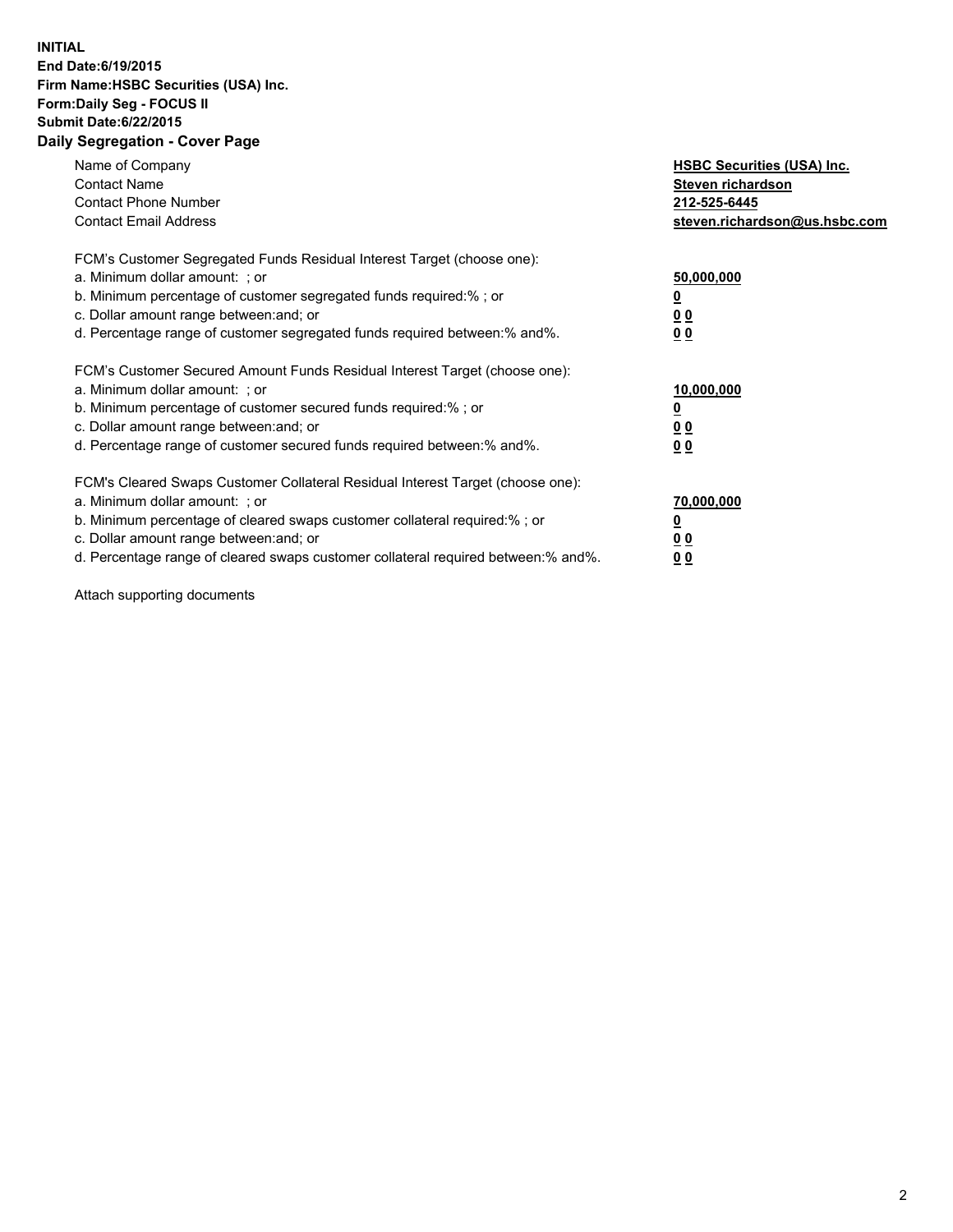**INITIAL End Date:6/19/2015 Firm Name:HSBC Securities (USA) Inc. Form:Daily Seg - FOCUS II Submit Date:6/22/2015 Daily Segregation - Secured Amounts**

| Dany Jegregation - Jecured Aniounts                                                         |                                                                                                                                                                                                                                                                                                                                                                                                                                                                                                                                                                                                                                                                                                                                                                                                                                                                                                                                                                                                                                                                                                                                                                                                                                         |
|---------------------------------------------------------------------------------------------|-----------------------------------------------------------------------------------------------------------------------------------------------------------------------------------------------------------------------------------------------------------------------------------------------------------------------------------------------------------------------------------------------------------------------------------------------------------------------------------------------------------------------------------------------------------------------------------------------------------------------------------------------------------------------------------------------------------------------------------------------------------------------------------------------------------------------------------------------------------------------------------------------------------------------------------------------------------------------------------------------------------------------------------------------------------------------------------------------------------------------------------------------------------------------------------------------------------------------------------------|
| Foreign Futures and Foreign Options Secured Amounts                                         |                                                                                                                                                                                                                                                                                                                                                                                                                                                                                                                                                                                                                                                                                                                                                                                                                                                                                                                                                                                                                                                                                                                                                                                                                                         |
| Amount required to be set aside pursuant to law, rule or regulation of a foreign            | $0$ [7305]                                                                                                                                                                                                                                                                                                                                                                                                                                                                                                                                                                                                                                                                                                                                                                                                                                                                                                                                                                                                                                                                                                                                                                                                                              |
| government or a rule of a self-regulatory organization authorized thereunder                |                                                                                                                                                                                                                                                                                                                                                                                                                                                                                                                                                                                                                                                                                                                                                                                                                                                                                                                                                                                                                                                                                                                                                                                                                                         |
| Net ledger balance - Foreign Futures and Foreign Option Trading - All Customers             |                                                                                                                                                                                                                                                                                                                                                                                                                                                                                                                                                                                                                                                                                                                                                                                                                                                                                                                                                                                                                                                                                                                                                                                                                                         |
| A. Cash                                                                                     | 65,375,366 [7315]                                                                                                                                                                                                                                                                                                                                                                                                                                                                                                                                                                                                                                                                                                                                                                                                                                                                                                                                                                                                                                                                                                                                                                                                                       |
| B. Securities (at market)                                                                   | 40,513,220 [7317]                                                                                                                                                                                                                                                                                                                                                                                                                                                                                                                                                                                                                                                                                                                                                                                                                                                                                                                                                                                                                                                                                                                                                                                                                       |
| Net unrealized profit (loss) in open futures contracts traded on a foreign board of trade   | -3,249,973 [7325]                                                                                                                                                                                                                                                                                                                                                                                                                                                                                                                                                                                                                                                                                                                                                                                                                                                                                                                                                                                                                                                                                                                                                                                                                       |
| Exchange traded options                                                                     |                                                                                                                                                                                                                                                                                                                                                                                                                                                                                                                                                                                                                                                                                                                                                                                                                                                                                                                                                                                                                                                                                                                                                                                                                                         |
| a. Market value of open option contracts purchased on a foreign board of trade              | $0$ [7335]                                                                                                                                                                                                                                                                                                                                                                                                                                                                                                                                                                                                                                                                                                                                                                                                                                                                                                                                                                                                                                                                                                                                                                                                                              |
| b. Market value of open contracts granted (sold) on a foreign board of trade                | $0$ [7337]                                                                                                                                                                                                                                                                                                                                                                                                                                                                                                                                                                                                                                                                                                                                                                                                                                                                                                                                                                                                                                                                                                                                                                                                                              |
| Net equity (deficit) (add lines 1.2. and 3.)                                                | 102,638,613 [7345]                                                                                                                                                                                                                                                                                                                                                                                                                                                                                                                                                                                                                                                                                                                                                                                                                                                                                                                                                                                                                                                                                                                                                                                                                      |
| Account liquidating to a deficit and account with a debit balances - gross amount           | 56,091 [7351]                                                                                                                                                                                                                                                                                                                                                                                                                                                                                                                                                                                                                                                                                                                                                                                                                                                                                                                                                                                                                                                                                                                                                                                                                           |
| Less: amount offset by customer owned securities                                            | -29,933 [7352] 26,158 [7354]                                                                                                                                                                                                                                                                                                                                                                                                                                                                                                                                                                                                                                                                                                                                                                                                                                                                                                                                                                                                                                                                                                                                                                                                            |
| Amount required to be set aside as the secured amount - Net Liquidating Equity              | 102,664,771 [7355]                                                                                                                                                                                                                                                                                                                                                                                                                                                                                                                                                                                                                                                                                                                                                                                                                                                                                                                                                                                                                                                                                                                                                                                                                      |
| Method (add lines 4 and 5)                                                                  |                                                                                                                                                                                                                                                                                                                                                                                                                                                                                                                                                                                                                                                                                                                                                                                                                                                                                                                                                                                                                                                                                                                                                                                                                                         |
| Greater of amount required to be set aside pursuant to foreign jurisdiction (above) or line | 102,664,772 [7360]                                                                                                                                                                                                                                                                                                                                                                                                                                                                                                                                                                                                                                                                                                                                                                                                                                                                                                                                                                                                                                                                                                                                                                                                                      |
| 6.                                                                                          |                                                                                                                                                                                                                                                                                                                                                                                                                                                                                                                                                                                                                                                                                                                                                                                                                                                                                                                                                                                                                                                                                                                                                                                                                                         |
|                                                                                             |                                                                                                                                                                                                                                                                                                                                                                                                                                                                                                                                                                                                                                                                                                                                                                                                                                                                                                                                                                                                                                                                                                                                                                                                                                         |
| Cash in banks                                                                               |                                                                                                                                                                                                                                                                                                                                                                                                                                                                                                                                                                                                                                                                                                                                                                                                                                                                                                                                                                                                                                                                                                                                                                                                                                         |
| A. Banks located in the United States                                                       | 32,939,997 [7500]                                                                                                                                                                                                                                                                                                                                                                                                                                                                                                                                                                                                                                                                                                                                                                                                                                                                                                                                                                                                                                                                                                                                                                                                                       |
| B. Other banks qualified under Regulation 30.7                                              | 0 [7520] 32,939,997 [7530]                                                                                                                                                                                                                                                                                                                                                                                                                                                                                                                                                                                                                                                                                                                                                                                                                                                                                                                                                                                                                                                                                                                                                                                                              |
| Securities                                                                                  |                                                                                                                                                                                                                                                                                                                                                                                                                                                                                                                                                                                                                                                                                                                                                                                                                                                                                                                                                                                                                                                                                                                                                                                                                                         |
|                                                                                             | 40,513,220 [7540]                                                                                                                                                                                                                                                                                                                                                                                                                                                                                                                                                                                                                                                                                                                                                                                                                                                                                                                                                                                                                                                                                                                                                                                                                       |
| B. In safekeeping with other banks qualified under Regulation 30.7                          | 0 [7560] 40,513,220 [7570]                                                                                                                                                                                                                                                                                                                                                                                                                                                                                                                                                                                                                                                                                                                                                                                                                                                                                                                                                                                                                                                                                                                                                                                                              |
|                                                                                             |                                                                                                                                                                                                                                                                                                                                                                                                                                                                                                                                                                                                                                                                                                                                                                                                                                                                                                                                                                                                                                                                                                                                                                                                                                         |
| A. Cash                                                                                     | $0$ [7580]                                                                                                                                                                                                                                                                                                                                                                                                                                                                                                                                                                                                                                                                                                                                                                                                                                                                                                                                                                                                                                                                                                                                                                                                                              |
| <b>B.</b> Securities                                                                        | $0$ [7590]                                                                                                                                                                                                                                                                                                                                                                                                                                                                                                                                                                                                                                                                                                                                                                                                                                                                                                                                                                                                                                                                                                                                                                                                                              |
|                                                                                             | $0$ [7600]                                                                                                                                                                                                                                                                                                                                                                                                                                                                                                                                                                                                                                                                                                                                                                                                                                                                                                                                                                                                                                                                                                                                                                                                                              |
|                                                                                             | $0$ [7610]                                                                                                                                                                                                                                                                                                                                                                                                                                                                                                                                                                                                                                                                                                                                                                                                                                                                                                                                                                                                                                                                                                                                                                                                                              |
|                                                                                             | 0 [7615] 0 [7620]                                                                                                                                                                                                                                                                                                                                                                                                                                                                                                                                                                                                                                                                                                                                                                                                                                                                                                                                                                                                                                                                                                                                                                                                                       |
|                                                                                             |                                                                                                                                                                                                                                                                                                                                                                                                                                                                                                                                                                                                                                                                                                                                                                                                                                                                                                                                                                                                                                                                                                                                                                                                                                         |
|                                                                                             | $0$ [7640]                                                                                                                                                                                                                                                                                                                                                                                                                                                                                                                                                                                                                                                                                                                                                                                                                                                                                                                                                                                                                                                                                                                                                                                                                              |
|                                                                                             | $0$ [7650]                                                                                                                                                                                                                                                                                                                                                                                                                                                                                                                                                                                                                                                                                                                                                                                                                                                                                                                                                                                                                                                                                                                                                                                                                              |
|                                                                                             | $0$ [7660]                                                                                                                                                                                                                                                                                                                                                                                                                                                                                                                                                                                                                                                                                                                                                                                                                                                                                                                                                                                                                                                                                                                                                                                                                              |
|                                                                                             | $0$ [7670]                                                                                                                                                                                                                                                                                                                                                                                                                                                                                                                                                                                                                                                                                                                                                                                                                                                                                                                                                                                                                                                                                                                                                                                                                              |
|                                                                                             | 0 [7675] 0 [7680]                                                                                                                                                                                                                                                                                                                                                                                                                                                                                                                                                                                                                                                                                                                                                                                                                                                                                                                                                                                                                                                                                                                                                                                                                       |
|                                                                                             |                                                                                                                                                                                                                                                                                                                                                                                                                                                                                                                                                                                                                                                                                                                                                                                                                                                                                                                                                                                                                                                                                                                                                                                                                                         |
|                                                                                             | 63,452,399 [7700]                                                                                                                                                                                                                                                                                                                                                                                                                                                                                                                                                                                                                                                                                                                                                                                                                                                                                                                                                                                                                                                                                                                                                                                                                       |
|                                                                                             | $0$ [7710]                                                                                                                                                                                                                                                                                                                                                                                                                                                                                                                                                                                                                                                                                                                                                                                                                                                                                                                                                                                                                                                                                                                                                                                                                              |
|                                                                                             | -3,249,973 [7720]                                                                                                                                                                                                                                                                                                                                                                                                                                                                                                                                                                                                                                                                                                                                                                                                                                                                                                                                                                                                                                                                                                                                                                                                                       |
|                                                                                             | $0$ [7730]                                                                                                                                                                                                                                                                                                                                                                                                                                                                                                                                                                                                                                                                                                                                                                                                                                                                                                                                                                                                                                                                                                                                                                                                                              |
|                                                                                             | 0 [7735] 60,202,426 [7740]                                                                                                                                                                                                                                                                                                                                                                                                                                                                                                                                                                                                                                                                                                                                                                                                                                                                                                                                                                                                                                                                                                                                                                                                              |
|                                                                                             | 0 [7760]                                                                                                                                                                                                                                                                                                                                                                                                                                                                                                                                                                                                                                                                                                                                                                                                                                                                                                                                                                                                                                                                                                                                                                                                                                |
|                                                                                             | $0$ [7765]                                                                                                                                                                                                                                                                                                                                                                                                                                                                                                                                                                                                                                                                                                                                                                                                                                                                                                                                                                                                                                                                                                                                                                                                                              |
|                                                                                             | 133,655,643 [7770]                                                                                                                                                                                                                                                                                                                                                                                                                                                                                                                                                                                                                                                                                                                                                                                                                                                                                                                                                                                                                                                                                                                                                                                                                      |
|                                                                                             | 30,990,871 [7380]                                                                                                                                                                                                                                                                                                                                                                                                                                                                                                                                                                                                                                                                                                                                                                                                                                                                                                                                                                                                                                                                                                                                                                                                                       |
|                                                                                             |                                                                                                                                                                                                                                                                                                                                                                                                                                                                                                                                                                                                                                                                                                                                                                                                                                                                                                                                                                                                                                                                                                                                                                                                                                         |
|                                                                                             | 10,000,000 [7780]                                                                                                                                                                                                                                                                                                                                                                                                                                                                                                                                                                                                                                                                                                                                                                                                                                                                                                                                                                                                                                                                                                                                                                                                                       |
|                                                                                             | 20,990,871 [7785]                                                                                                                                                                                                                                                                                                                                                                                                                                                                                                                                                                                                                                                                                                                                                                                                                                                                                                                                                                                                                                                                                                                                                                                                                       |
|                                                                                             | FUNDS DEPOSITED IN SEPARATE REGULATION 30.7 ACCOUNTS<br>A. In safekeeping with banks located in the United States<br>Equities with registered futures commission merchants<br>C. Unrealized gain (loss) on open futures contracts<br>D. Value of long option contracts<br>E. Value of short option contracts<br>Amounts held by clearing organizations of foreign boards of trade<br>A. Cash<br><b>B.</b> Securities<br>C. Amount due to (from) clearing organization - daily variation<br>D. Value of long option contracts<br>E. Value of short option contracts<br>Amounts held by members of foreign boards of trade<br>A. Cash<br><b>B.</b> Securities<br>C. Unrealized gain (loss) on open futures contracts<br>D. Value of long option contracts<br>E. Value of short option contracts<br>Amounts with other depositories designated by a foreign board of trade<br>Segregated funds on hand<br>Total funds in separate section 30.7 accounts<br>Excess (deficiency) Set Aside for Secured Amount (subtract line 7 Secured Statement<br>Page 1 from Line 8)<br>Management Target Amount for Excess funds in separate section 30.7 accounts<br>Excess (deficiency) funds in separate 30.7 accounts over (under) Management Target |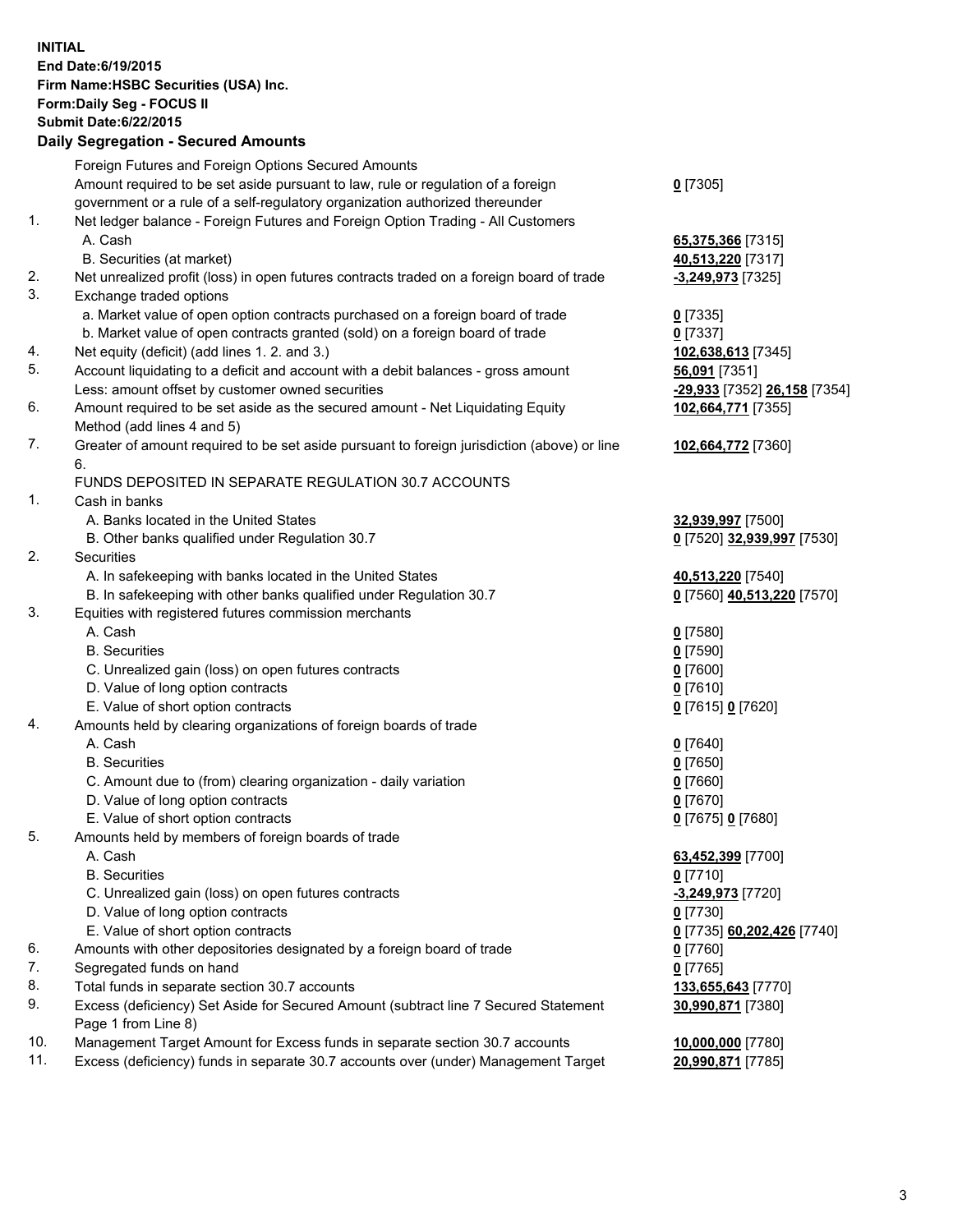| <b>INITIAL</b> | End Date: 6/19/2015<br>Firm Name: HSBC Securities (USA) Inc.                                                  |                           |
|----------------|---------------------------------------------------------------------------------------------------------------|---------------------------|
|                | Form: Daily Seg - FOCUS II<br><b>Submit Date:6/22/2015</b>                                                    |                           |
|                | Daily Segregation - Segregation Statement                                                                     |                           |
|                |                                                                                                               |                           |
|                | SEGREGATION REQUIREMENTS(Section 4d(2) of the CEAct)                                                          |                           |
| 1.             | Net ledger balance                                                                                            |                           |
|                | A. Cash                                                                                                       | 202,778,443 [7010]        |
|                | B. Securities (at market)                                                                                     | 658,399,633 [7020]        |
| 2.<br>3.       | Net unrealized profit (loss) in open futures contracts traded on a contract market<br>Exchange traded options | 23,644,890 [7030]         |
|                | A. Add market value of open option contracts purchased on a contract market                                   | 103,423,965 [7032]        |
|                | B. Deduct market value of open option contracts granted (sold) on a contract market                           | 4,440,128 [7033]          |
| 4.             | Net equity (deficit) (add lines 1, 2 and 3)                                                                   | 983,806,803 [7040]        |
| 5.             | Accounts liquidating to a deficit and accounts with                                                           |                           |
|                | debit balances - gross amount                                                                                 | 4,886,275 [7045]          |
|                | Less: amount offset by customer securities                                                                    | 4,886,275 [7047] 0 [7050] |
| 6.             | Amount required to be segregated (add lines 4 and 5)                                                          | 983,806,803 [7060]        |
|                | FUNDS IN SEGREGATED ACCOUNTS                                                                                  |                           |
| 7.             | Deposited in segregated funds bank accounts                                                                   |                           |
|                | A. Cash                                                                                                       | 9,058,052 [7070]          |
|                | B. Securities representing investments of customers' funds (at market)                                        | $0$ [7080]                |
|                | C. Securities held for particular customers or option customers in lieu of cash (at<br>market)                | 184,128,739 [7090]        |
| 8.             | Margins on deposit with derivatives clearing organizations of contract markets                                |                           |
|                | A. Cash                                                                                                       | 245,571,324 [7100]        |
|                | B. Securities representing investments of customers' funds (at market)                                        | 64,198,398 [7110]         |
|                | C. Securities held for particular customers or option customers in lieu of cash (at<br>market)                | 474,270,894 [7120]        |
| 9.             | Net settlement from (to) derivatives clearing organizations of contract markets                               | -36,486,754 [7130]        |
| 10.            | Exchange traded options                                                                                       |                           |
|                | A. Value of open long option contracts                                                                        | 103,423,965 [7132]        |
|                | B. Value of open short option contracts                                                                       | -4,440,128 [7133]         |
| 11.            | Net equities with other FCMs                                                                                  |                           |
|                | A. Net liquidating equity                                                                                     | 47,321,328 [7140]         |
|                | B. Securities representing investments of customers' funds (at market)                                        | 0 [7160]                  |
|                | C. Securities held for particular customers or option customers in lieu of cash (at<br>market)                | $0$ [7170]                |
| 12.            | Segregated funds on hand                                                                                      | $0$ [7150]                |
| 13.            | Total amount in segregation (add lines 7 through 12)                                                          | 1,087,045,818 [7180]      |
| 14.            | Excess (deficiency) funds in segregation (subtract line 6 from line 13)                                       | 103,239,015 [7190]        |
| 15.            | Management Target Amount for Excess funds in segregation                                                      | 50,000,000 [7194]         |
| 16.            | Excess (deficiency) funds in segregation over (under) Management Target Amount                                | 53,239,015 [7198]         |

16. Excess (deficiency) funds in segregation over (under) Management Target Amount Excess